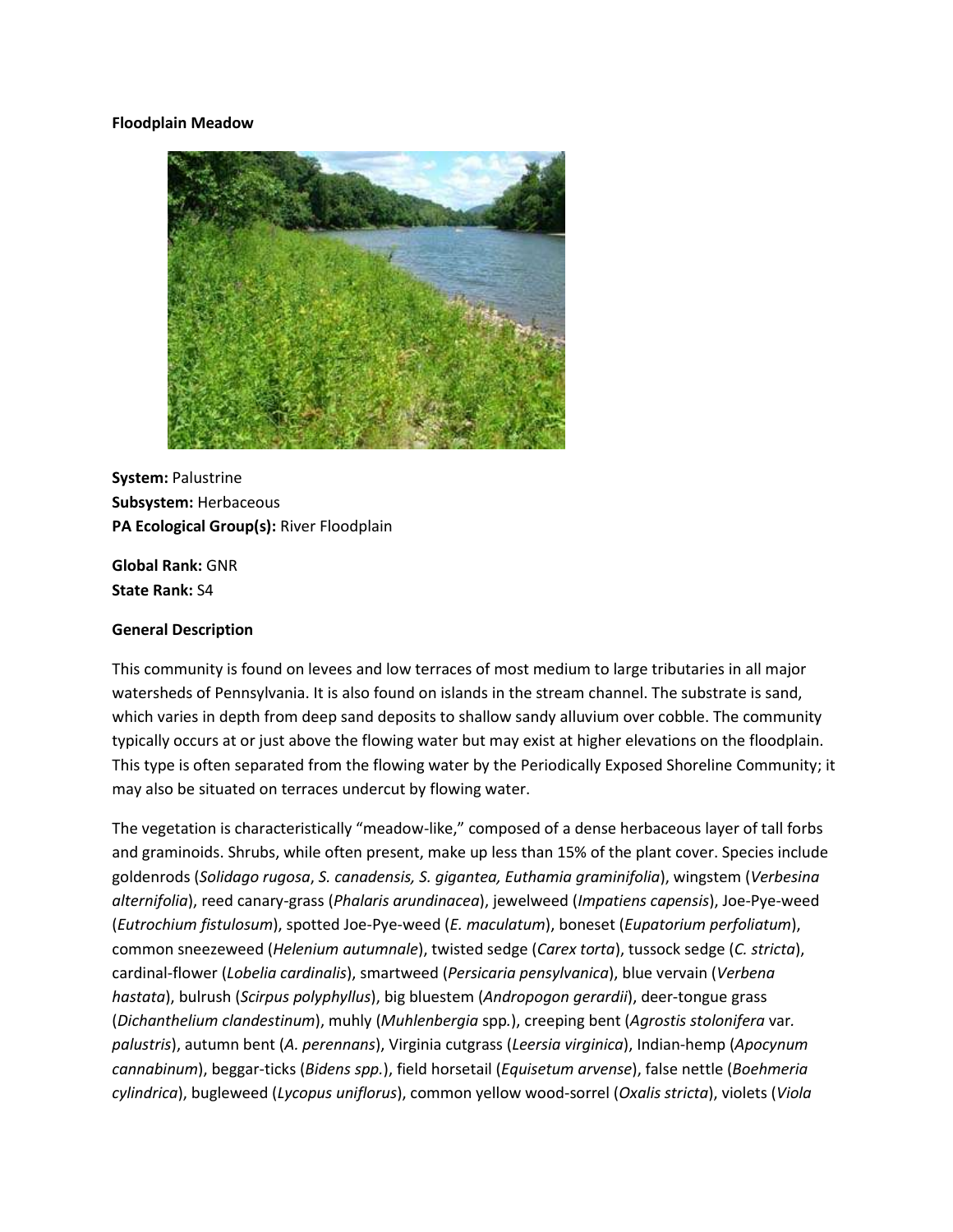*spp.*), wild mint (*Mentha arvensis*), flat-topped white aster (*Doellingeria umbellata*), calico aster (*Symphyotrichum lateriflorus*), marsh pennywort (*Hydrocotyle americana*), and riverbank wild-rye (*Elymus riparius*). Scattered short shrubs may be present, including river birch (*Betula nigra*), diamond willow (*Salix eriocephala*), and spicebush (*Lindera benzoin*). Vines, such as riverbank grape (*Vitis riparia)* and virgin's-bower (*Clematis virginiana*) are often found in this type. This type is particularly susceptible to invasion by Japanese knotweeds (*Fallopia japonica* and *F. sachalinense*).

# **Rank Justification**

Uncommon but not rare; some cause for long-term concern due to declines or other factors.

## **Identification**

- Dominated by goldenrods (*Solidago rugosa, S. canadensis, S. gigantea, Euthamia graminifolia*) and wingstem (*Verbesina alternifolia*)
- Contains a diverse mix of forbs and grasses
- Soils are alluvial and range from deep sand deposits to shallow, sand, and/or gravel over cobble
- Separated from the flowing water by the Periodically Exposed Shoreline

## **Characteristic Species**

Shrubs

- Sycamore (*[Platanus occidentalis](http://www.natureserve.org/explorer/servlet/NatureServe?searchName=Platanus+occidentalis)*)
- River birch (*[Betula nigra](http://www.natureserve.org/explorer/servlet/NatureServe?searchName=Betula+nigra)*)
- Diamond willow (*[Salix eriocephala](http://www.natureserve.org/explorer/servlet/NatureServe?searchName=Salix+eriocephala)*)
- Spicebush (*[Lindera benzoin](http://www.natureserve.org/explorer/servlet/NatureServe?searchName=Lindera+benzoin)*)

**Herbs** 

- [Wrinkle-leaf goldenrod \(](http://www.natureserve.org/explorer/servlet/NatureServe?searchName=Solidago+rugosa)*Solidago rugosa*)
- Canada goldenrod (*[Solidago canadensis](http://www.natureserve.org/explorer/servlet/NatureServe?searchName=Solidago+canadensis)*)
- [Smooth goldenrod \(](http://www.natureserve.org/explorer/servlet/NatureServe?searchName=Solidago+gigantea)*Solidago gigantea*)
- [Grass-leaved goldenrod \(](http://www.natureserve.org/explorer/servlet/NatureServe?searchName=Euthamia+graminifolia+var.+graminifolia)*Euthamia graminifolia*)
- Wingstem (*[Verbesina alternifolia](http://www.natureserve.org/explorer/servlet/NatureServe?searchName=Verbesina+alternifolia)*)
- Jewelweed (*[Impatiens capensis](http://www.natureserve.org/explorer/servlet/NatureServe?searchName=Impatiens+capensis)*)
- Joe-pye-weed (*[Eutrochium fistulosum](http://www.natureserve.org/explorer/servlet/NatureServe?searchName=Eupatorium+fistulosum)*)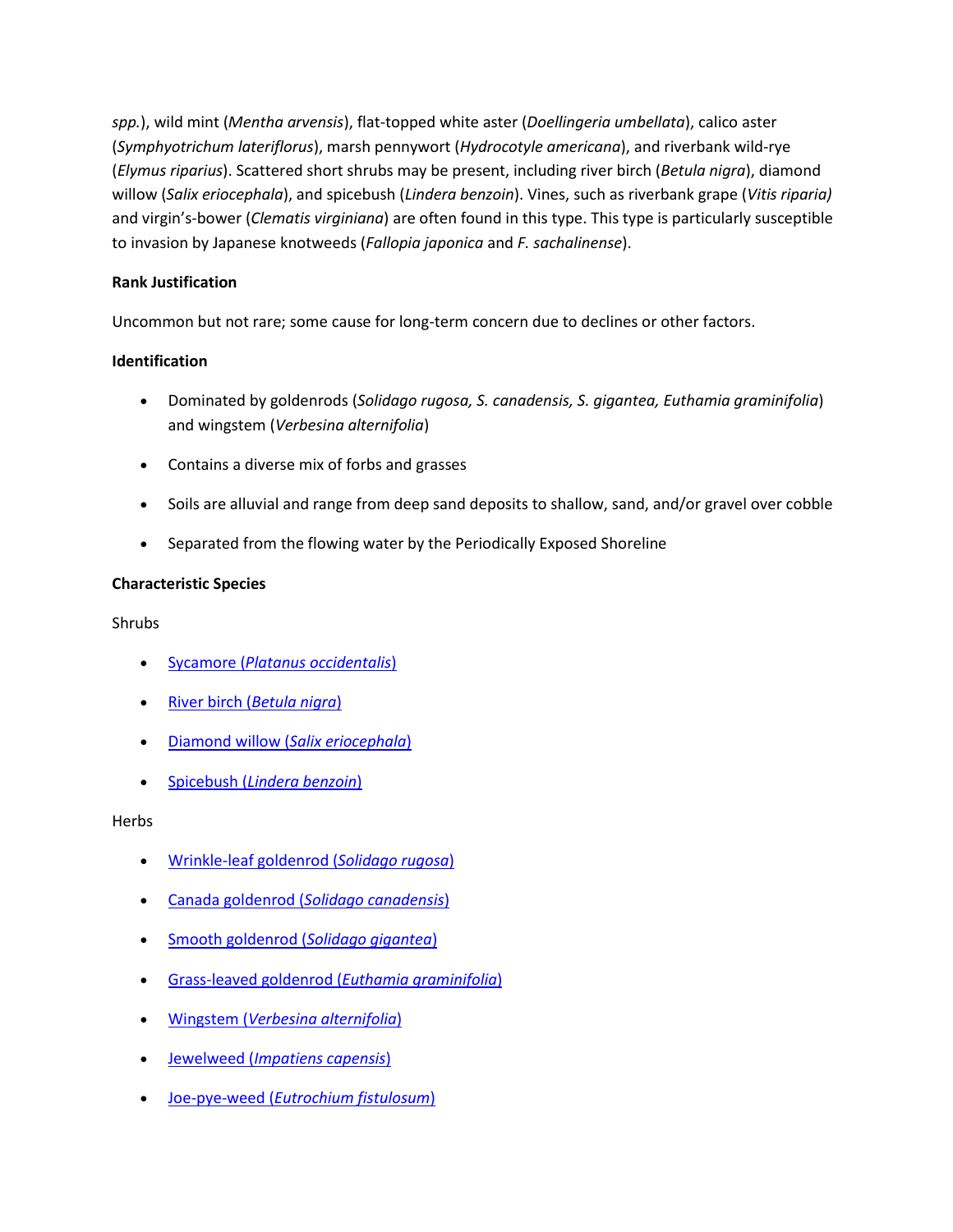- [Spotted joe-pye-weed \(](http://www.natureserve.org/explorer/servlet/NatureServe?searchName=Eupatorium+maculatum)*Eutrochium maculatum*)
- Boneset (*[Eupatorium perfoliatum](http://www.natureserve.org/explorer/servlet/NatureServe?searchName=Eupatorium+perfoliatum)*)
- [Common sneezeweed \(](http://www.natureserve.org/explorer/servlet/NatureServe?searchName=Helenium+autumnale)*Helenium autumnale*)
- [Twisted sedge \(](http://www.natureserve.org/explorer/servlet/NatureServe?searchName=Carex+torta)*Carex torta*)
- [Tussock sedge \(](http://www.natureserve.org/explorer/servlet/NatureServe?searchName=Carex+stricta)*Carex stricta*)
- Cardinal-flower (*[Lobelia cardinalis](http://www.natureserve.org/explorer/servlet/NatureServe?searchName=Lobelia+cardinalis)*)
- Smartweed (*[Persicaria pensylvanica](http://www.natureserve.org/explorer/servlet/NatureServe?searchName=Polygonum+pensylvanicum%20%20)*)
- Blue vervain (*[Verbena hastata](http://www.natureserve.org/explorer/servlet/NatureServe?searchName=Verbena+hastata)*)
- Bulrush (*[Scirpus polyphyllus](http://www.natureserve.org/explorer/servlet/NatureServe?searchName=Scirpus+polyphyllus)*)
- Big bluestem (*[Andropogon gerardii](http://www.natureserve.org/explorer/servlet/NatureServe?searchName=Andropogon+gerardii)*)
- Deer-tongue grass (*[Dichanthelium clandestinum](http://www.natureserve.org/explorer/servlet/NatureServe?searchName=Dichanthelium+clandestinum)*)
- Muhly (*[Muhlenbergia](http://www.natureserve.org/explorer/servlet/NatureServe?searchSciOrCommonName=muhlenbergia)* spp.)
- Carpet bentgrass (*[Agrostis stolonifera](http://www.natureserve.org/explorer/servlet/NatureServe?searchName=Agrostis+stolonifera+var.+palustris)* var. *palustris*)
- Autumn bent (*[Agrostis perennans](http://www.natureserve.org/explorer/servlet/NatureServe?searchName=Agrostis+perennans)*)
- Cutgrass (*[Leersia virginica](http://www.natureserve.org/explorer/servlet/NatureServe?searchName=Leersia+virginica)*)
- Indian hemp (*[Apocynum cannabinum](http://www.natureserve.org/explorer/servlet/NatureServe?searchName=Apocynum+cannabinum)*)
- Field horsetail (*[Equisetum arvense](http://www.natureserve.org/explorer/servlet/NatureServe?searchName=Equisetum+arvense)*)
- False nettle (*[Boehmeria cylindrica](http://www.natureserve.org/explorer/servlet/NatureServe?searchName=Boehmeria+cylindrica)*)
- Bugleweed (*[Lycopus uniflorus](http://www.natureserve.org/explorer/servlet/NatureServe?searchName=Lycopus+uniflorus)*)
- [Common yellow wood-sorrel \(](http://www.natureserve.org/explorer/servlet/NatureServe?searchName=Oxalis+stricta)*Oxalis stricta*)
- Field mint (*[Mentha arvensis](http://www.natureserve.org/explorer/servlet/NatureServe?searchName=Mentha+arvensis)*)
- [Flat-topped white aster \(](http://www.natureserve.org/explorer/servlet/NatureServe?searchName=Doellingeria+umbellata)*Doellingeria umbellata*)
- Calico aster (*[Symphyotrichum lateriflorum](http://www.natureserve.org/explorer/servlet/NatureServe?searchName=Symphyotrichum+lateriflorum)*)
- Marsh pennywort (*[Hydrocotyle americana](http://www.natureserve.org/explorer/servlet/NatureServe?searchName=Hydrocotyle+americana)*)
- [Riverbank wild-rye \(](http://www.natureserve.org/explorer/servlet/NatureServe?searchName=Elymus+riparius)*Elymus riparius*)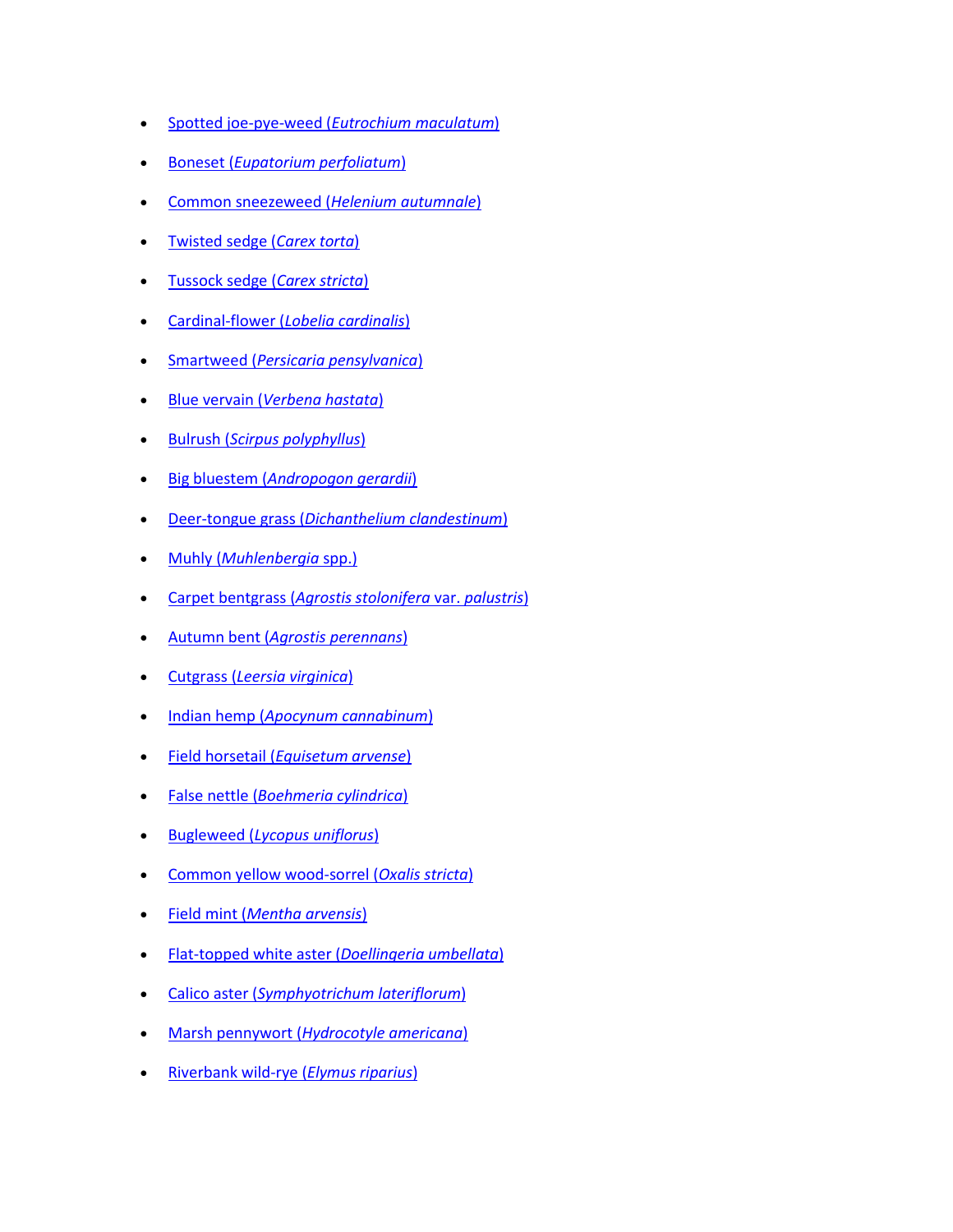- [Beggar-ticks \(](http://www.natureserve.org/explorer/servlet/NatureServe?searchSciOrCommonName=bidens)*Bidens* spp.)
- [Violets \(](http://www.natureserve.org/explorer/servlet/NatureServe?searchSciOrCommonName=viola)*Viola* spp.)

#### Vines

- [Riverbank grape \(](http://www.natureserve.org/explorer/servlet/NatureServe?searchName=Vitis+riparia)*Vitis riparia*)
- Virgin's-bower (*[Clematis virginiana](http://www.natureserve.org/explorer/servlet/NatureServe?searchName=Clematis+virginiana)*)

## Exotic Species

- Reed canary-grass (*[Phalaris arundinacea](http://www.natureserve.org/explorer/servlet/NatureServe?searchName=Phalaris+arundinacea)*)
- [Japanese knotweed \(](http://www.natureserve.org/explorer/servlet/NatureServe?searchName=Polygonum+cuspidatum)*Fallopia japonica*)
- [Morrow's honeysuckle \(](http://www.natureserve.org/explorer/servlet/NatureServe?searchName=Lonicera+morrowii)*Lonicera morrowii*)
- [Multiflora rose \(](http://www.natureserve.org/explorer/servlet/NatureServe?searchName=Rosa+multiflora)*Rosa multiflora*)

## **International Vegetation Classification Associations:**

[Piedmont / Central Appalachian Riverbank Tall Herbaceous Vegetation](http://www.natureserve.org/explorer/servlet/NatureServe?searchCommunityUid=ELEMENT_GLOBAL.2.795059) (CEGL006480)

#### **NatureServe Ecological Systems:**

[Central Appalachian River Floodplain \(](http://www.natureserve.org/explorer/servlet/NatureServe?searchSystemUid=ELEMENT_GLOBAL.2.723001)CES202.608)

## **Origin of Concept**

Zimmmerman 2008

## **Pennsylvania Community Code**

HM : Wet Meadow

## **Similar Ecological Communities**

Twisted Sedge (*Carex Torta*) Stream Margin, Periodically Exposed Shoreline Community, and Big Bluestem – Indian-grass Riverine Grassland can occur adjacent to the Floodplain Meadow Community, but Floodplain Meadow is distinguishable due to the dominance of goldenrod (*Solidago* spp.) and other forbs as well as the substrate consisting of deeper sandy deposits.

## **Fike Crosswalk**

None. This type is new to the Pennsylvania Plant Community Classification developed from river floodplain classification studies in the Susquehanna and Ohio River Basins.

## **Conservation Value**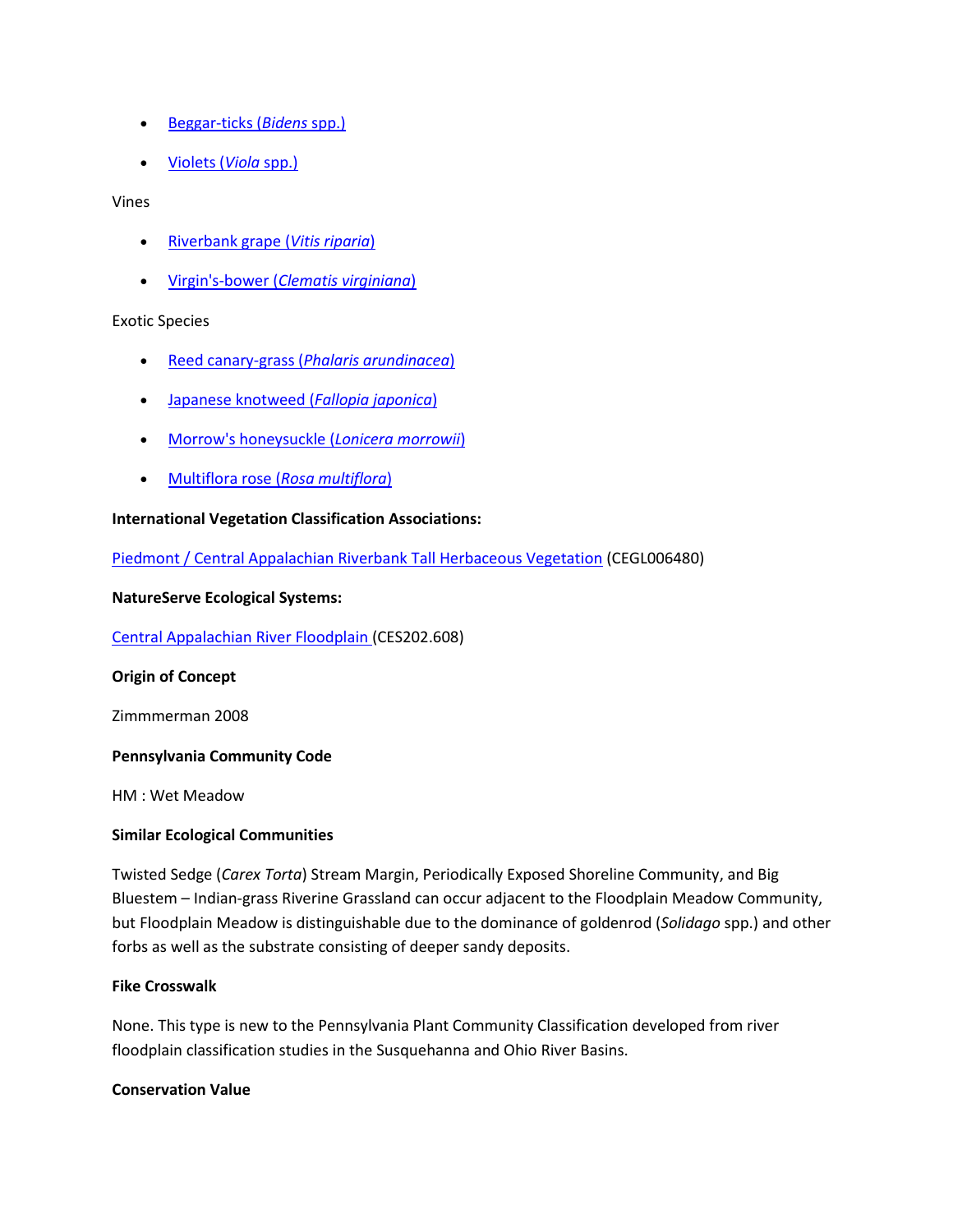This community represents a mixed herbaceous community within the river floodplain complex where a combination of saturated soils, flood scour, ice flow, and often historic farming, land clearing or other human disturbance have resulted in a community type without a strong canopy tree component. These areas serve as vegetated buffers between agricultural land, pastures, or developed areas and thus hold high conservation significance. These communities rarely harbor plant species of conservation concern, tall herbaceous communities on the river floodplain are important breeding, nesting, and foraging areas for bird and insect species.

## **Threats**

Alteration to the frequency and duration of flood events and development of the river floodplains are the two greatest threats to this community statewide and can lead to habitat destruction and/or shifts in community function and dynamics. Non-native invasive plants may be equally devastating as native floodplain plants are displaced. Development of adjacent land can lead to an accumulation of agricultural run-off, pollution, and sedimentation.

In addition, reed canary-grass (*Phalaris arundinacea*), Japanese knotweed (*Fallopia japonica*), giant knotweed (*F. sachalinense*), and purple loosestrife (*Lythrum salicaria*) may invade this community. Construction of flood-control and navigational dams has resulted in drastic changes to the timing and duration of flood events. These dams have, in some cases, slowed the river flow resulting in deposition of finer sediments favored by the invasive plants.

## **Management**

Direct impacts to the floodplain ecosystems (e.g., road construction, development, filling of wetlands) have greatly altered their composition, structure, and function region-wide. Further impacts that alter riparian function of the remaining areas should therefore be avoided. When development is unavoidable, low impact alternatives (e.g., elevated footpaths, boardwalks, bridges, pervious paving) that maintain floodplain processes should be utilized to minimize impacts to natural areas and the plant and animal species within them. Maintenance of natural buffers surrounding high quality examples of floodplain wetlands is recommended in order to minimize nutrient runoff, pollution, and sedimentation. Care should also be taken to control and prevent the spread of invasive species into high quality sites.

As floodplains are dependent on periodic disturbance, natural flooding frequency and duration should be maintained and construction of new dams, levees, or other in-stream modifications should be avoided. Activities resulting in destabilization of the banks or alteration of the disturbance patterns of the site should be avoided. Numerous land use planning recommendations have been proposed to reduce the negative impacts of changing land use on riparian systems. These include protecting riparian buffer habitat, retaining natural areas in developed landscapes, compensating for lost habitat, excluding livestock grazing from riparian areas, providing corridors between riparian and upland habitats, avoiding constructing roads and utility lines through riparian habitat areas, and restoring degraded riparian habitat. Free-flowing intact riparian systems provide a wide-range of ecological services that are expensive and difficult to replace thru human intervention.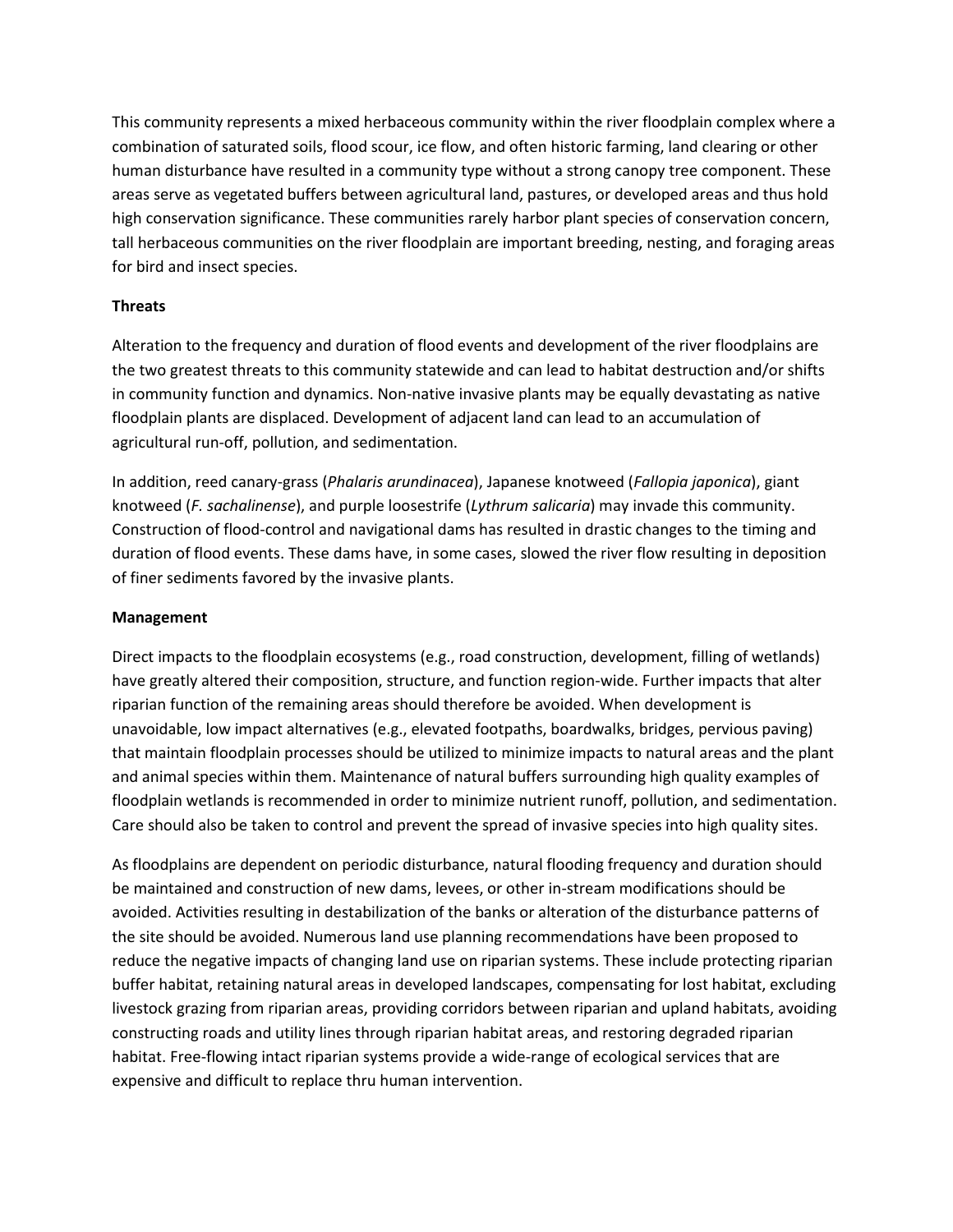#### **Research Needs**

Variations may occur at ecoregional levels. There is need to assess and quantify soils, site hydrology, and other factors to further assess differences between floodplain grasslands on the Ohio, Delaware, and Susquehanna river basins. There is need to monitor high quality examples of this community type.

#### **Trends**

There is little to suggest that the occurrence of this type is currently increasing or decreasing. Invasive plants able to tolerate flooded conditions may gain a foothold in these sites and contribute to an overall reduction in quality region-wide. Sites supporting tall herbaceous species near urban areas are most invaded. Wide-spread development of fertile floodplains in the past, particularly for agriculture, may have eliminated suitable habitat for this community.

#### **Range Map**



#### **Pennsylvania Range**

Statewide

## **Global Distribution**

Kentucky, Maryland, Virginia, and West Virginia

#### **References**

Baker, M.E., and B.V. Barnes. 1998. Landscape ecosystem diversity of river floodplains in northwestern Lower Michigan, U.S.A. Canadian Journal of Forestry Research 28: 1405-1418.